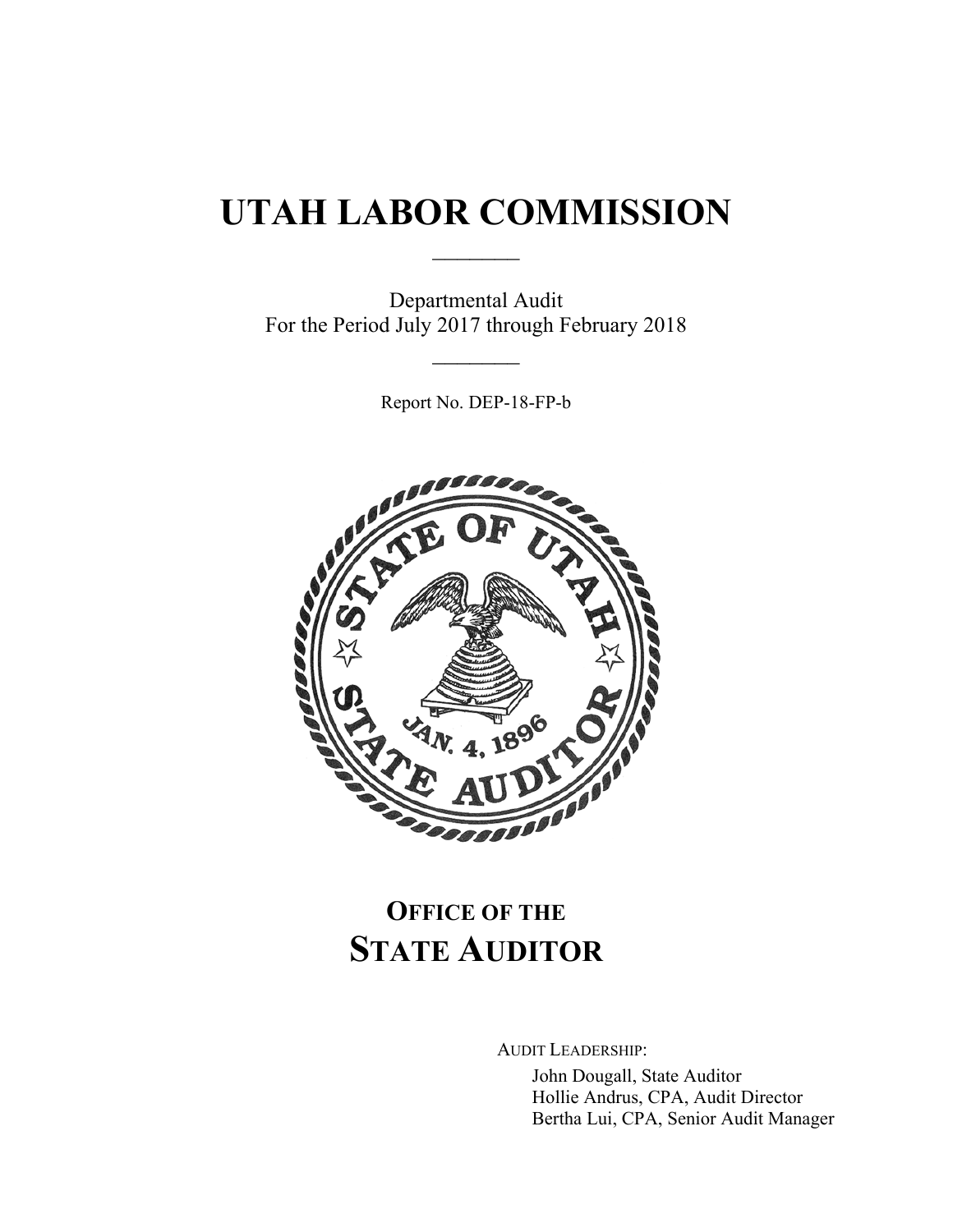## **UTAH LABOR COMMISSION**

#### FOR THE PERIOD JULY 1, 2017 THROUGH FEBRUARY 2018

#### TABLE OF CONTENTS

#### **LETTER TO MANAGEMENT**

| <b>FINDINGS AND RECOMMENDATIONS:</b> |                                                                               |  |
|--------------------------------------|-------------------------------------------------------------------------------|--|
|                                      | 1. INADEQUATE SEPARATION OF DUTIES OVER CASH RECEIPTS                         |  |
|                                      | 2. LACK OF TRANSPARENCY IN PURCHASE CARD TRAVEL EXPENDITURES                  |  |
|                                      | 3. INADEQUATE INTERNAL CONTROLS OVER CASH DRAWS                               |  |
|                                      | 4. LACK OF PROCEDURES FOR MONITORING AND REPORTING<br>NONPROFIT ORGANIZATIONS |  |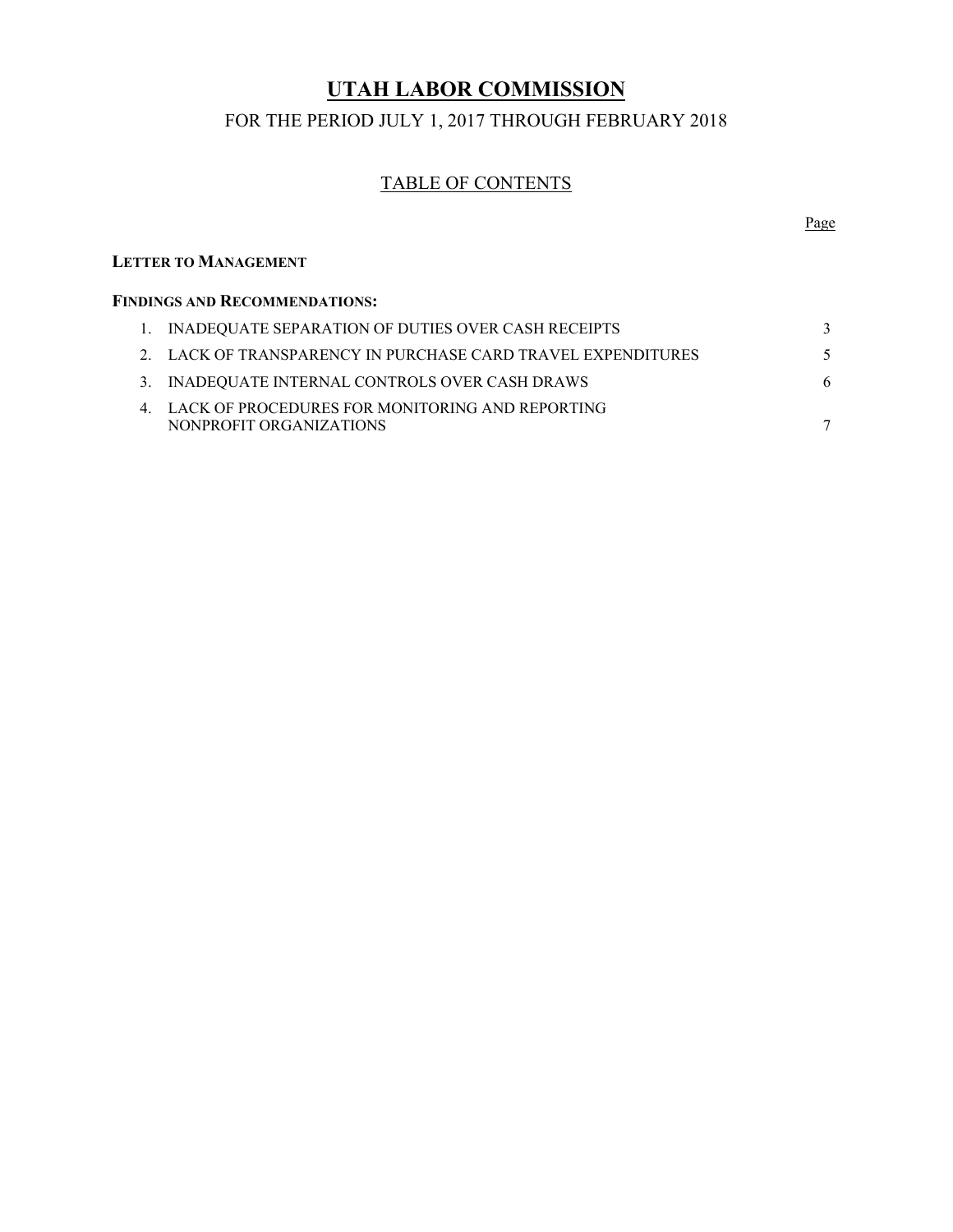

### **OFFICE OF THE STATE AUDITOR**

May 7, 2018

The Honorable Gary R. Herbert Governor, State of Utah

and

Jaceson Maughan, Commissioner Utah Labor Commission

In accordance with *Utah Code* 67-3-1(4), we have performed the procedures described below to certain aspects of the Utah Labor Commission's (Commission's) internal control for the period July 2017 through February 2018. The primary focus of our review was to review general financial internal control as well as internal control over any federal programs overseen by the Commission, as outlined below:

- 1. We completed a review of the Commission's separation of accounting duties.
- 2. We obtained a list of all Commission bank accounts and reviewed the activity of the accounts. For each bank account with high activity, we reviewed 4 bank reconciliations. We also agreed the reconciliation balances to FINET.
- 3. We reviewed a sample of 5 cash receipts to verify the Commission is following its established processes and controls.
- 4. We reviewed a sample of 25 cash disbursements to verify the Commission is following its established processes and controls.
- 5. We reviewed 8 payroll samples to confirm the supervisor listed in the State's E-Guide system is the same as that listed in the State's payroll entry system and that the supervisor would have adequate knowledge of the employee's time and efforts.
- 6. We reviewed the cash management and reporting internal controls associated with the Commission's OSHA federal grant to determine whether the Commission had established appropriate controls.
- 7. We reviewed the Commission's processes for both monitoring non-profit organizations that receive federal pass-through and state funding and reporting of those organizations to the Office of State Auditor.

Our procedures were more limited than would be necessary to express an audit opinion on compliance or on the effectiveness of the Commission's internal control or any part thereof. Accordingly, we do not express such an opinion. Alternatively, we have identified the procedures we performed and the findings resulting from those procedures. Had we performed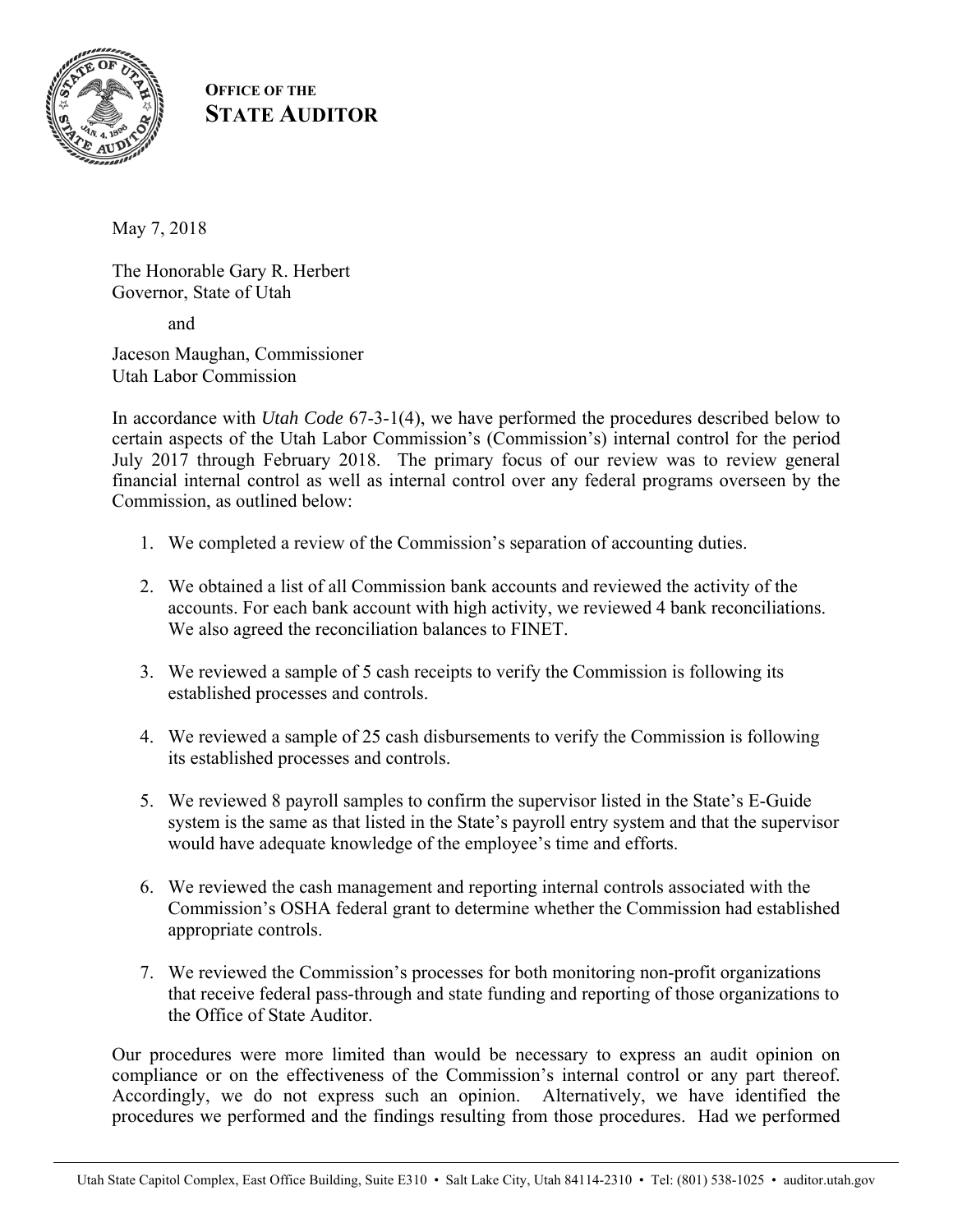additional procedures or had we conducted an audit of the effectiveness of the Commission's internal control, other matters might have come to our attention that would have been reported to you.

Our findings resulting from the above procedures are included in the attached findings and recommendations section of this report. We feel that finding Numbers 1 and 2 are key internal control weaknesses to the Commission.

By its nature, this report focuses on exceptions, weaknesses, and problems. This focus should not be understood to mean there are not also various strengths and accomplishments. We appreciate the courtesy and assistance the Commission's personnel extended to us during the course of the engagement, and we look forward to a continuing professional relationship. If you have any questions, please contact me.

Sincerely,

Hollie Andrub

Hollie Andrus, CPA Audit Director handrus@utah.gov 801-808-0467

cc: Phu Le, Administrative Services Director, Labor Commission Justin Harding, Chief of Staff, Governor's Office Kristen Cox, Executive Director, Governor's Office of Management & Budget Tani Downing, Executive Director, Department of Administrative Services John Reidhead, Chief Financial Officer, State Division of Finance Debbie Empey, Internal Control Manager, State Division of Finance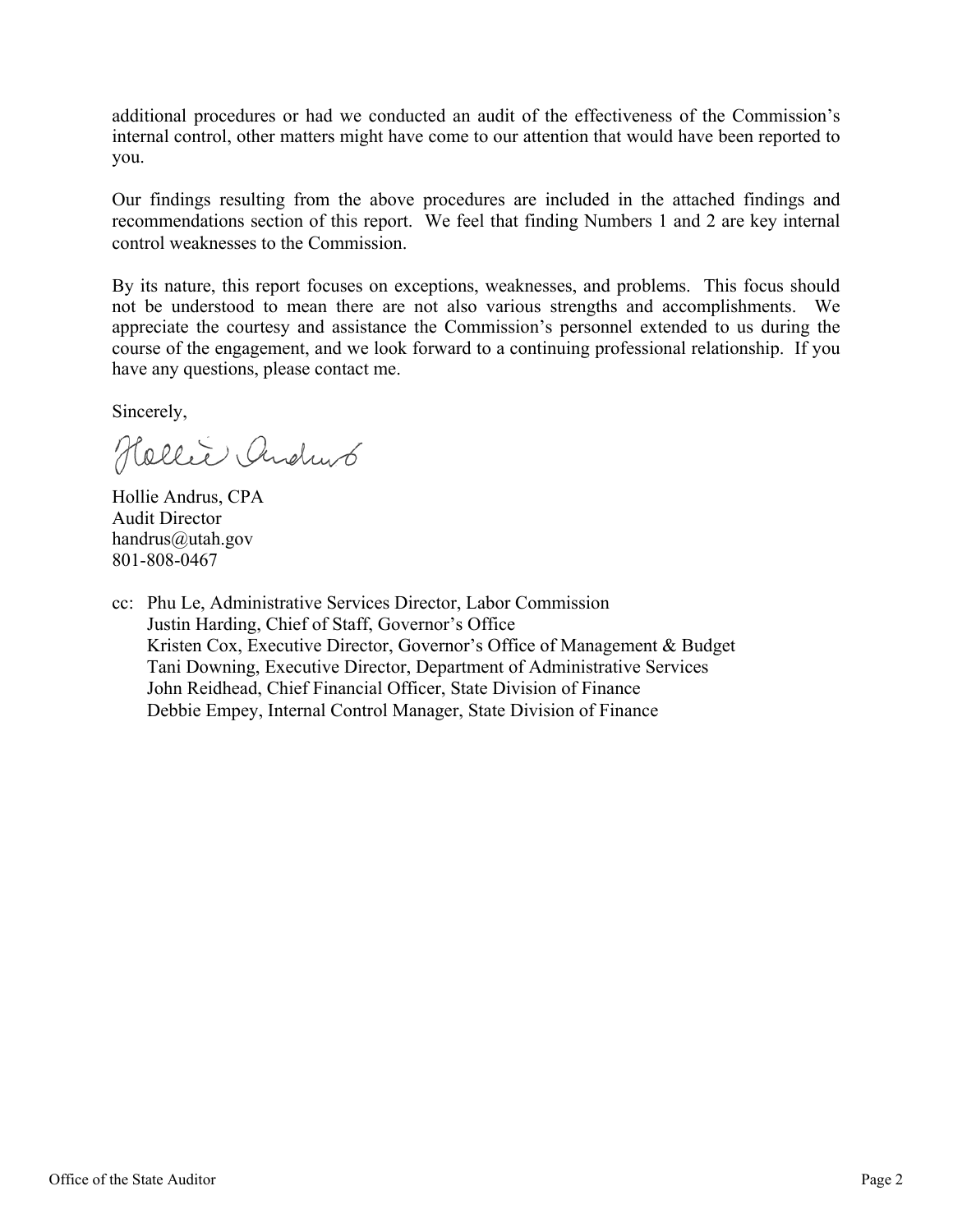## **FINDINGS AND RECOMMENDATIONS**

#### **1. INADEQUATE SEPARATE OF DUTIES OVER CASH RECEIPTS**

We noted the following separation of duties weaknesses associated with cash receipts at the Utah Labor Commission (Commission):

- a. The Executive Assistant:
	- 1) handles cash and checks after front desk employees log the daily receipts;
	- 2) processes credit card receipts, and
	- 3) records receipt transactions in the subsidiary ledger.

The Commission does not have an independent reconciliation of receipts recorded in the subsidiary ledger to the initial log of daily receipts.

b. The Financial Analyst records receipts of federal grant monies in the general ledger and performs the bank reconciliation. The Commission does not have an independent review of the reconciliation.

Inadequate separation of duties exists when the same individual has custody of assets, records transactions in the accounting records, and/or reconciles the general ledger to the bank statement and might allow misappropriation, errors, and/or fraud to occur without detection.

While the Labor Commission is responsible for designing its internal controls, it operates under the direction of the Governor's Office, whose lack of appropriate oversight contributed to the separation of duties weaknesses noted above remaining undetected for the first 8 months of fiscal year 2018. The Governor's Office, with the assistance of the State's Division of Finance (State Finance), should monitor state agencies, including the Commission, to ensure the agencies establish appropriate separation of duties and internal controls. While State Finance may provide the expertise needed in evaluating separation of duties at state agencies, it is a support organization and does not have governing oversight of state agencies.

#### **Recommendation:**

#### **We recommend the Commission:**

- **a. Eliminate the Executive Assistant's ability to handle cash and checks and to process credit card receipts;**
- **b. Establish an independent reconciliation of the subsidiary ledger to the initial log of daily receipts; and**
- **c. Establish an independent review of the bank reconciliation ensuring that the review includes agreeing the balance on the reconciliation directly to the general ledger.**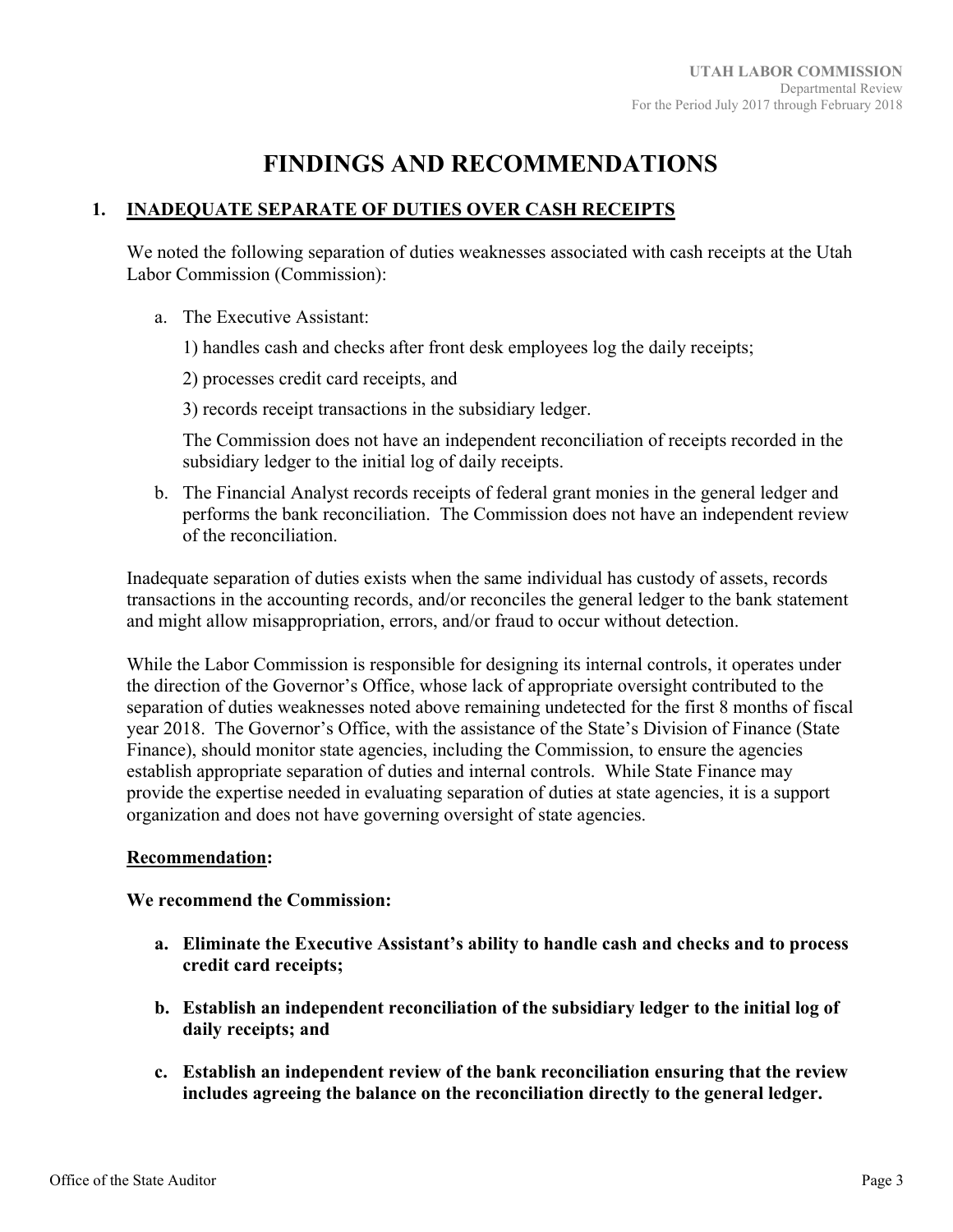#### **We recommend the Governor's Office, with the assistance of State Finance, monitor the Commission's (and other state agencies') establishment of separation of duties and internal control structures.**

#### *Response from the Labor Commission:*

- *a. The Commission has limited resources and eliminating the Executive Assistant's ability to handle cash and checks and to process credit card receipts is not feasible. However, the Commission has eliminated the Executive Assistant's access to the original log and the Financial Analyst's reconciliation of the bank and FINET, including the reconciliation to the original log prepared and signed by the front desk.*
- *b. The Commission has established an independent reconciliation of the subsidiary ledger to the initial log of daily receipts.*
- *c. The Commission has also established an independent review of the bank reconciliation to general ledger.*
- *d. The Commission will be working more closely with both GOMB and State Finance on these separation of duties and internal control structures.*

#### *Response from the Governor's Office:*

 *The Governor's Office agrees that the Labor Commission and all state entities must maintain strong internal controls, including the separation of accounting duties. While the Governor is ultimately charged with seeing that the laws of the State of Utah are faithfully executed, most day-to-day state government responsibilities are delegated to state agencies through executive authority or statute. Utah Code 63A-3-103 provides the director of the Division of Finance the authority and responsibility to define fiscal procedures relating to approval and allocation of funds and provide for the accounting control of funds. As such, the Governor's Office believes the Division of Finance is in the best position to help agencies monitor and strengthen internal controls. In fulfilling these responsibilities, the Division establishes written policies and procedures that the Labor Commission and other state agencies are required to comply with, including administrative rules (Title R25) and Financial and Accounting Policies and Procedures (FIACCT). The Division primarily monitors compliance through internal control questionnaires and the post-audit process. To further strengthen this process, GOMB will meet on a more regular basis with the Division of Finance to discuss any potential compliance issues and provide support as needed.* 

*For several years, the Governor's Office of Management and Budget (GOMB) and the Division of Finance have recognized issues similar to those identified by the Office of the State Auditor at the Labor Commission. In particular, smaller agencies, such as the Labor Commission, need additional resources and support for internal audit capabilities. Larger state agencies have a proportionally higher number of employees that make it much easier to maintain separation of duties. Additionally, larger agencies are typically able to employ internal audit staff to monitor*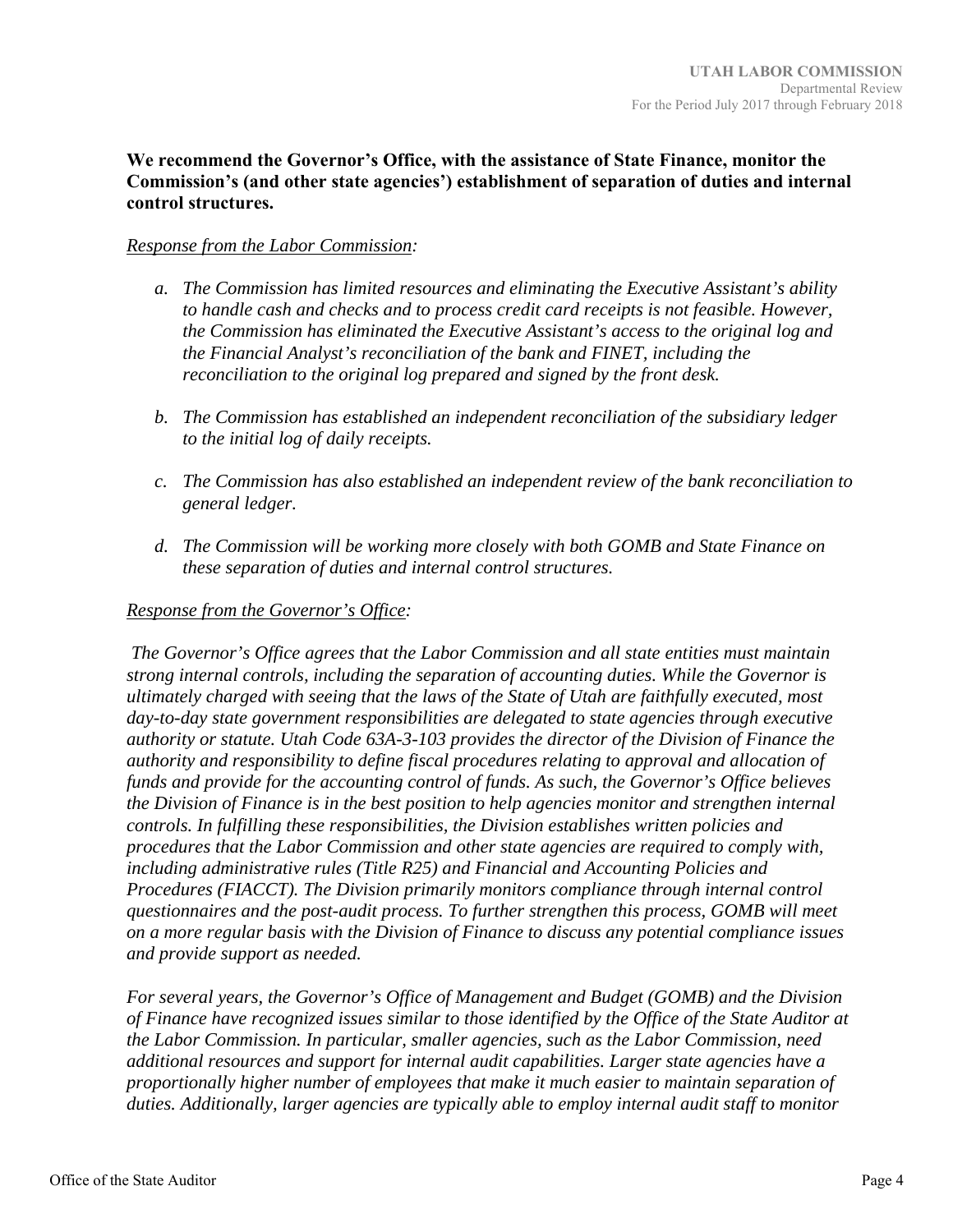*compliance. The Governor has attempted to provide additional support to smaller agencies by recommending additional funding to strengthen internal controls and internal audit support.* 

- In FY 2013 the Governor recommended \$282,000 in ongoing funding for a Division of *Finance Internal Control Program. The Legislature appropriated \$185,000 ongoing. The Division has utilized this funding for the staff that develop and review internal control questionnaires. All agencies are required to complete and submit these questionnaires, including one on cash receipts, on a regular cycle.*
- *The Governor recommended \$300,000 in ongoing funding in FY 2016 and \$200,000 in ongoing funding again in FY 2017 and FY 2018 to set up internal audit functions for small agencies. The Legislature did not appropriate any of this recommended funding.*

*Because the recommended appropriations were not provided, GOMB has been working to develop a process to provide small agencies with internal audit support using existing resources. Due to the concerns raised by the Office of the State Auditor during the Labor Commission audit, GOMB will accelerate these efforts as it works with the Division of Finance and small agencies. Additionally, GOMB is hopeful that the Office of the State Auditor's recommendation will help GOMB and the Division of Finance secure additional appropriations from the Legislature for internal audit functions for small agencies* 

#### **2. LACK OF ADEQUATE TRANSPARENCY AND OVERSIGHT IN PURCHASE CARD TRAVEL EXPENDITURES**

During our review of purchase card (P-card) and travel reimbursement transactions, we observed that the Commission allows employees to use P-cards for travel expenses and also allows reimbursements to employees for the same trip. While our review of expenses for four trips did not indicate any misuse, the Office of the State Auditor has seen this risk materialize in other audits.

While the use of P-cards for travel is not strictly prohibited by state finance policies, the Office of the State Auditor discourages the use of P-cards for meals and other incidental travel expenses. Mixing personal reimbursements with P-card transactions for the same trip results in transparency issues and increased risk of both intentional and unintentional duplicate transactions and potential payment of personal expenses. For example, we identified \$70 in extra checked baggage fees charged to a Commission P-card with no documentation or preapproval for the additional charges. State Travel Policy FIACCT 10-02.00(c) states, "It is the general intent to reimburse travelers for actual costs associated with travel required for state business." Had the Commission followed this policy with regard to reimbursing the traveler for actual necessary costs associated with the travel rather than using the P-card for travel expenses, the Commission could have avoided paying any unapproved extra baggage fees.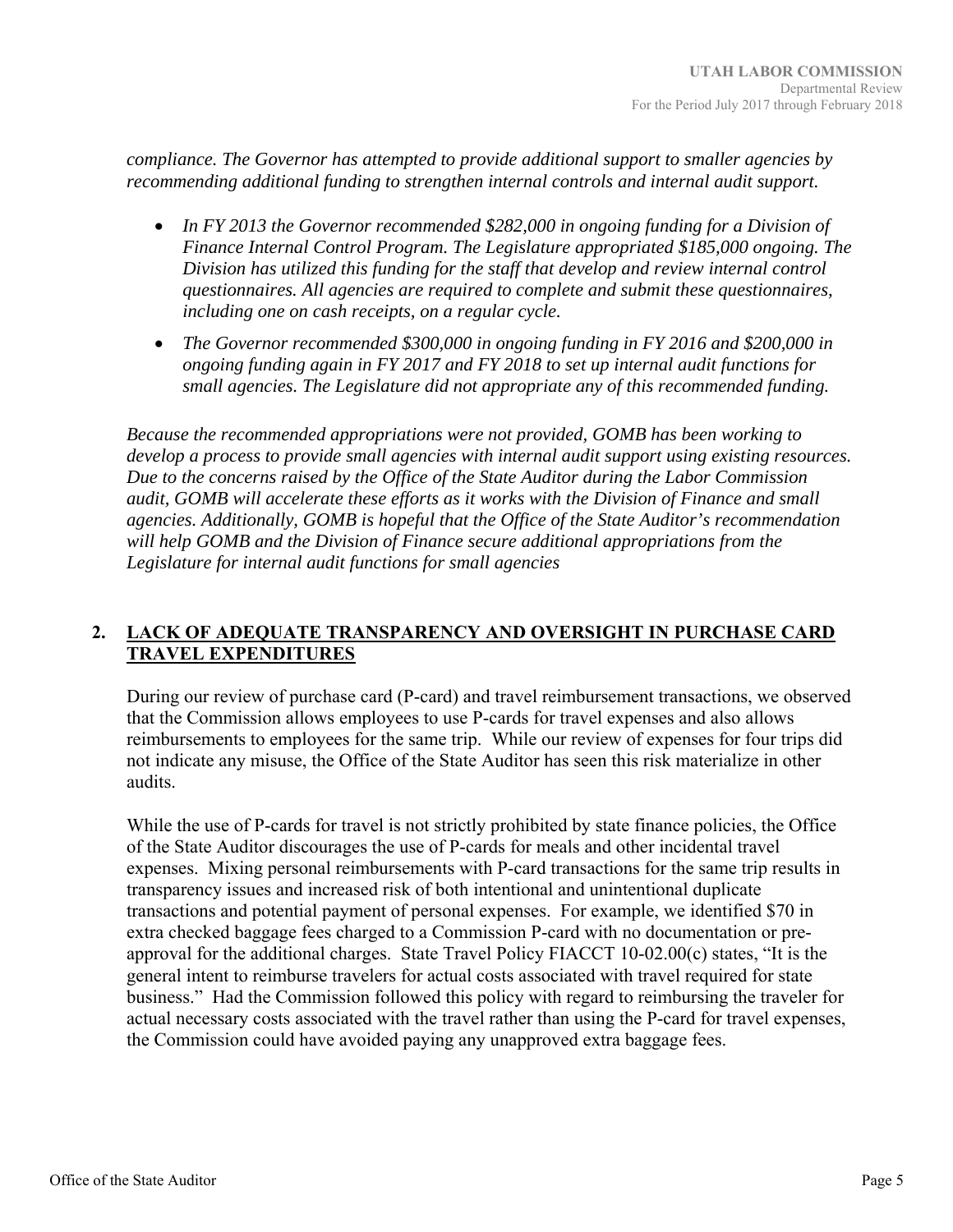#### **Recommendation:**

#### **We recommend the Commission:**

- **a. Discontinue use of P-cards for meals and other incidental travel expenses; and**
- **b. Pay for or reimburse employees for only necessary travel expenses in accordance with FIACCT 10-02.(c).**

#### *Response from the Labor Commission:*

- *a. The Commission will reduce the number of P-cards used for meals and incidental travel expenses. To discontinue the use of P-cards for traveling within the state often on short notice is not possible. For immediate travel, however, the use of the P-card is necessary. The Commission has eliminated the use of P-cards for travel outside of the state.*
- *b. When the finance team gets advanced notice for travels, it can process a cash advance for the traveler. In most cases, the advancement eliminates the need to use the P-card. In a few cases, the advance is not possible because the travel is immediate due to industrialrelated accidents or inspections. The use of the travel P-card is necessary in these few cases.*

#### **3. INADEQUATE INTERNAL CONTROLS OVER CASH DRAWS**

The Commission has not established effective internal controls to ensure that cash draws are properly calculated, timely, and performed in accordance with federal regulations. We reviewed the December 31, 2017 cash draw and corresponding SF-425 report for the Occupational Safety and Health grant and observed that these were submitted without management review. We were able to agree the amounts reported on the SF-425 to the State's general ledger. However, recipients of federal grant monies should establish adequate internal controls to ensure compliance with grant requirements. Inadequate internal controls over compliance with federal grant requirements can lead to inaccuracies in both the draw requests and the amounts reported in the quarterly reports.

#### **Recommendation:**

#### **We recommend the Commission implement internal controls over cash draws and reporting for its federal grants.**

#### *Response from the Labor Commission:*

*The Commission agrees and as part of the monthly financial review, a more thorough review of the cash draws will be conducted by the Administrative/Budget Director. Once the review is conducted and approved, the Financial Analyst will draw the cash.*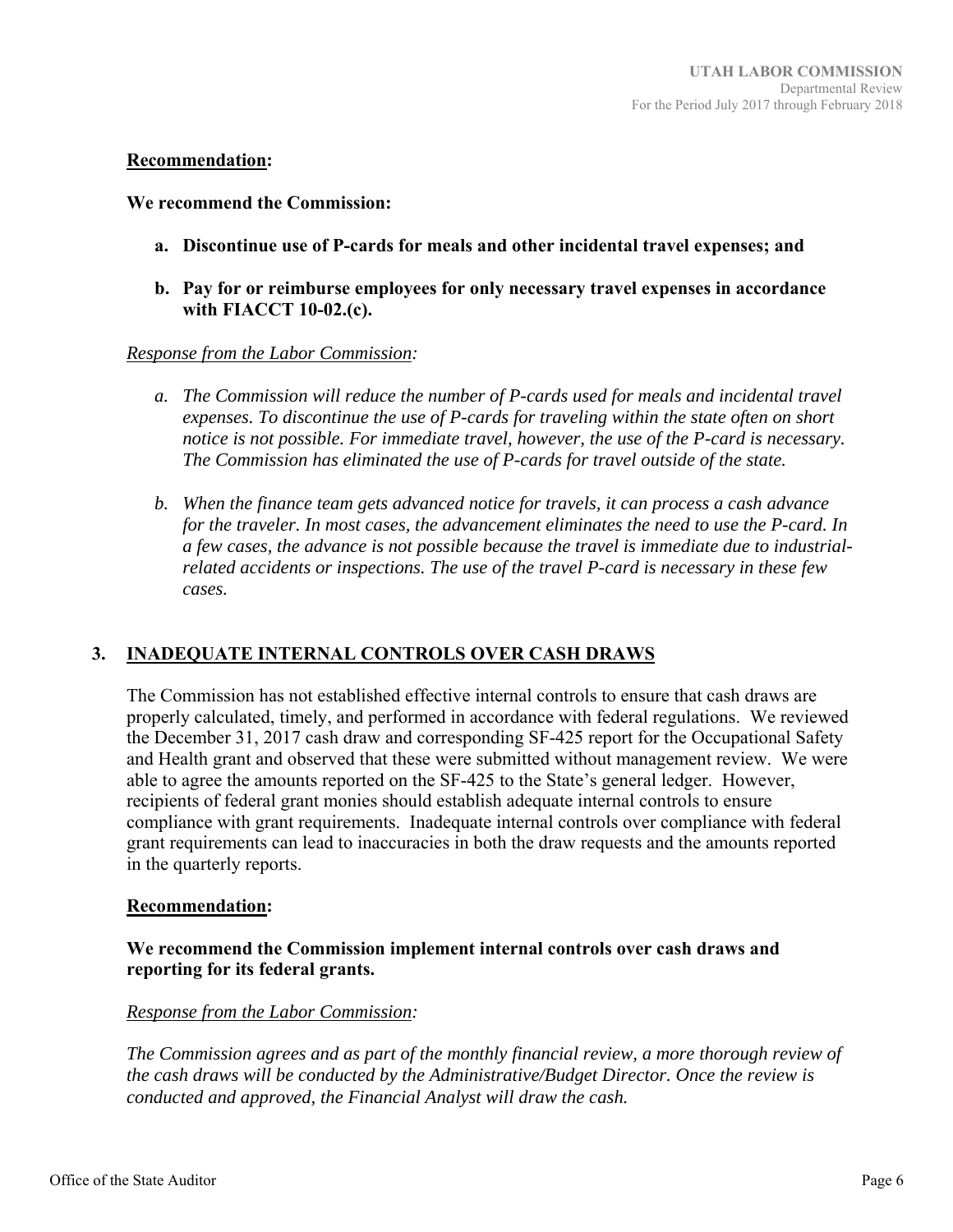#### **4. LACK OF PROCEDURES FOR MONITORING AND REPORTING NONPROFITS**

*Utah Code* 51-2a-201.5 requires state agencies that disburse federal pass-through money or state money to nonprofit corporations to notify the Office of the State Auditor of any of these nonprofits whose revenues or expenditures of grant money exceed \$25,000 and who, therefore, must submit a financial report. However, the Commission has not established procedures requiring nonprofits with whom it contracts to submit information regarding such disbursements; as a result, the Commission does not have the needed information and does not provide the proper notification to the Office of the State Auditor.

The Governor's Office is responsible to work with state agencies to ensure they are aware of state laws affecting them. When this initial law was passed, the Governor's Office of Management  $\&$  Budget (GOMB) worked with the agencies to develop standard terms agencies could use in their contracts with nonprofit corporations. Since then, GOMB 1) has focused its efforts on helping agencies comply with the reporting requirements of *Utah Code* 63j-1-220, which require an agency to report to GOMB the portion of its budget it expects to pass or provide to nonprofit corporations and 2) has not provided guidance to state agencies on an agency's responsibility to report to the Office of the State Auditor.

#### **Recommendation:**

**We recommend the Commission:** 

- **a. Establish procedures to monitor the total amount of grant money received and expended by the nonprofits with whom it contracts; and**
- **b. Notify the Office of the State Auditor of those nonprofits required to submit a financial report, in accordance with** *Utah Code* **51-2a.-201.5.**

**We recommend the Governor's Office improve its efforts to ensure state agencies are regularly made aware of and comply with state laws affecting those agencies.** 

#### *Response from the Labor Commission:*

*The Commission agrees with this finding and as a result, has developed tracking and reporting tools to comply with Utah Code 51-2a-201.5 requiring agencies that disburse federal passthrough money or state money to non-profit corporations to notify the Office of the State Auditor of any of these non-profits whose revenues or expenditures of grants exceed \$25,000 must submit a financial report. The failure to maintain current reporting requirements lies with the Commission, not the Governor's Office of Management and Budget.* 

#### *Response from the Governor's Office:*

*During the April 2015 Budget and Accounting Officers Meeting, the Division of Finance and the Governor's Office of Management and Budget (GOMB) reviewed newly-passed legislation with a financial or budget impact, including new pass through funding reporting requirements in HB 312 and SB 132. Under HB 312 (Utah Code 63J-1-220) agencies have to submit pass through funding reports to GOMB when certain conditions are met. During the meeting GOMB indicated*